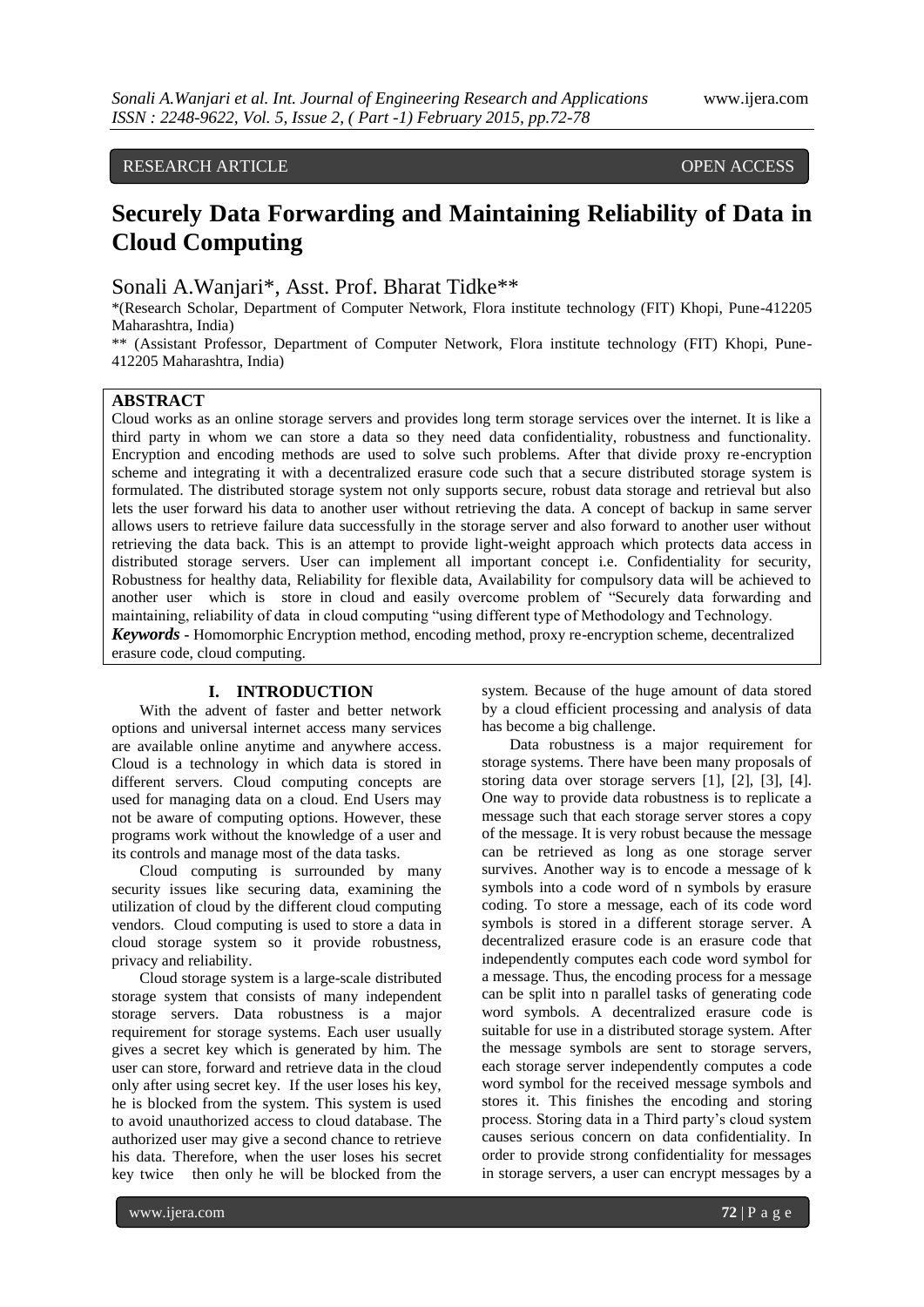cryptographic method before applying an erasure code method to encode and store messages. When he wants to use a message, he needs to retrieve the code word symbols from storage servers, decode them, and then decrypt them by using cryptographic keys. To well fit the distributed structure of systems; user requires that servers independently perform all operations. With this consideration, user proposes a new threshold proxy re-encryption scheme and integrates it with a secure decentralized code to form a secure distributed storage system. The encryption scheme supports encoding operations over encrypted messages and forwarding operations over encrypted and encoded messages. The tight integration of encoding, encryption, and forwarding makes the storage system efficiently meet the requirements of data robustness, data confidentiality, and data forwarding. Accomplishing the integration with consideration of a distributed structure is challenging. Our system meets the requirements that storage servers independently perform encoding and re-encryption and key servers independently perform partial decryption [5].

## **II. LITERATURE SURVEY**

The In [1] J. Kubiatowicz, et.al author produced an urgent need for Persistent information. In this paper presented Ocean Store, a Utility infrastructure designed to span the globe and provide secure, highly available access to persistent objects. Several properties distinguish Ocean Store from other systems: the utility model, the untrusted infrastructure, support for truly nomadic data, and use of introspection to enhance performance and maintainability. A utility model makes the notion of a global system possible, but introduces the possibility of untrustworthy servers in the system. To this end, assume that servers may be run by Adversaries and cannot be trusted with clear text; as a result, server side recently on encrypted information. Nomadic data permits a wide range of optimizations for access to information by bringing it "close" to where it is needed, and enables rapid response to regional outages and denial-of-service attacks. These optimizations are assisted by introspection, the continuous online collection and analysis of access patterns. Ocean Store is under construction. The Ocean Store system has two design goals that differentiate it from similar systems: The ability to be constructed from an untrusted infrastructure and Support of nomadic data.

In [2] P. Druschel and A. Rowstron, author describes PAST, a large-scale, Internet based, global storage utility that provides high availability, persistence and protects the anonymity of clients and storage providers. PAST is a peer-to-peer Internet application and is entirely self-organizing. PAST

nodes serve as access points for clients, participate in the routing of client requests, and contribute storage to the system. Nodes are not trusted; they may join the system at any time and may silently leave the system without warning. Yet, the system is able to provide strong assurances, efficient storage access, load balancing and scalability. In [3] Adya, W.J. Bolosky, M. Caistro, et.al author Far site is a scalable, decentralized, network file system where in a loosely coupled collection of insecure and unreliable machines collaboratively establishes a virtual file server that is secure and reliable. Far site provides the shared namespace, location-transparent access, and reliable data storage of a central file server and also the low cost, decentralized security, and privacy of desktop workstations. It requires no central-administrative effort apart from signing user and machine certificates. Far site"s core architecture is a collection of interacting, Byzantine-fault-tolerant replica groups, arranged in a tree that overlays the file-system namespace hierarchy. Because the vast majority of file-system data is opaque file content, Far site maintains only indirection pointers and cryptographic checksums of this data as part of the Byzantine-replicated state. Actual content is encrypted and stored using raw (non-Byzantine) replication; however, the architecture could alternatively employ erasure-coded replication to improve storage efficiency.

In [4] A. Haeberlen, A. Mislove, and P. Druschel, author Decentralized storage systems aggregate the available disk space of participating computers to provide a large storage facility. These systems rely on data redundancy to ensure durable storage despite of node failures. However, existing systems either assume independent node failures, or they rely on introspection to carefully place redundant data on nodes with low expected failure correlation. Unfortunately, node failures are not independent in practice and constructing an accurate failure model is difficult in large-scale systems. At the same time, malicious worms that propagate through the Internet pose a real threat of large-scale correlated failures. Such rare but potentially catastrophic failures must be considered when attempting to provide highly durable storage. In this paper, Glacier describe, a distributed storage system that relies on massive redundancy to mask the effect of large-scale correlated failures. Glacier is designed to aggressively minimize the cost of this redundancy in space and time: Erasure coding and garbage collection reduces the storage cost; aggregation of small objects and a loosely coupled maintenance protocol for redundant fragments minimizes the messaging cost. In one configuration, for instance, our system can provide six-nines durable storage despite correlated failures of up to 60% of the storage nodes, at the cost of an eleven-fold storage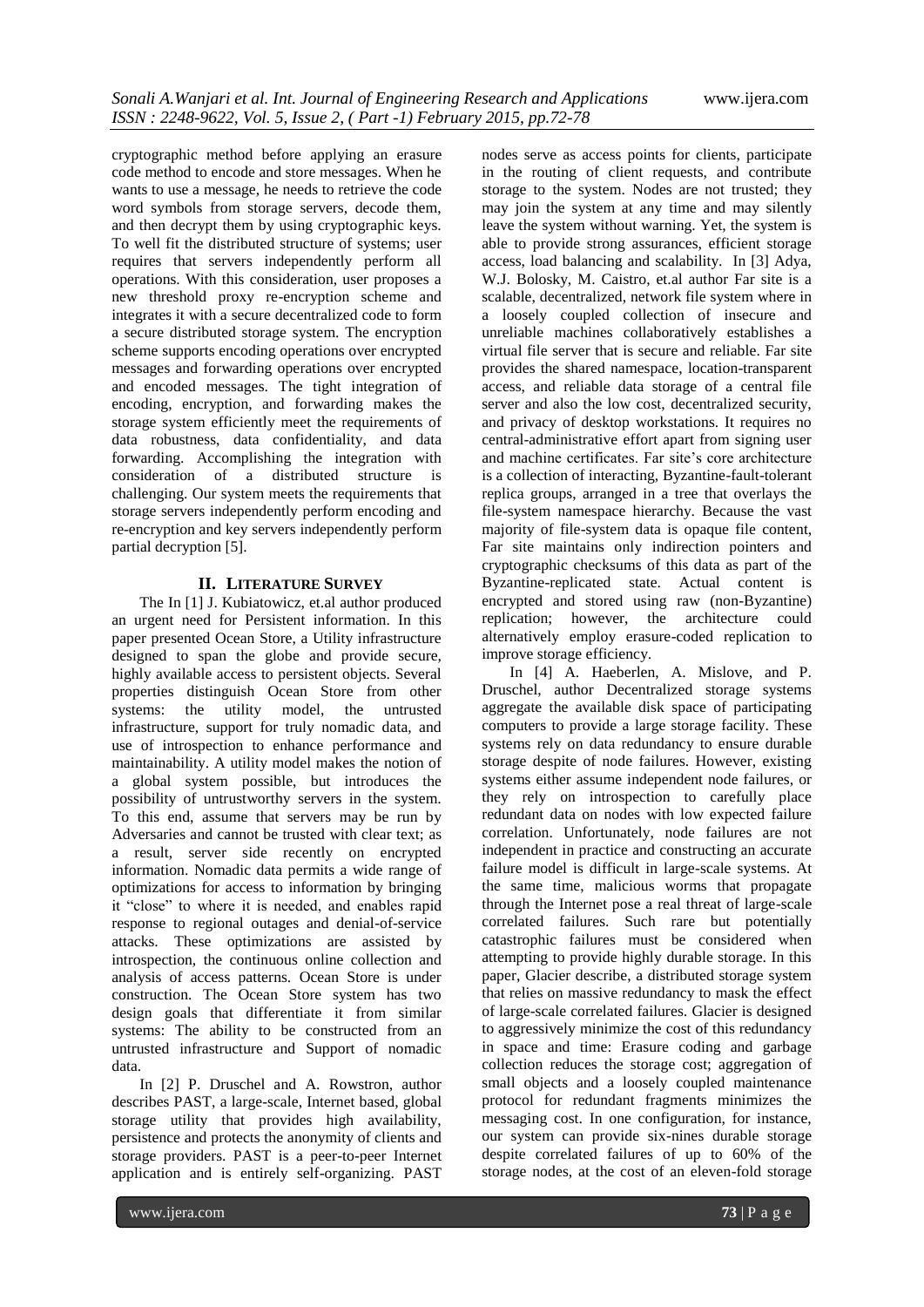overhead and an average messaging overhead of only 4 messages per node and minute during normal operation.

In [5] H.Y. Lin and W.G. Tzeng, author consider a cloud storage system consists of storage servers and key servers. User integrates a newly proposed threshold proxy re-encryption scheme and erasure codes over exponents. The threshold proxy re-encryption scheme supports encoding, forwarding, and partial decryption operations in a distributed way. To decrypt a message of k blocks that are encrypted and encoded to n code word symbols, each key server only has to partially decrypt two code word symbols in our system. By using the threshold proxy re-encryption scheme, a secure cloud storage system that provides secure data storage and secure data forwarding functionality in a decentralized structure. Moreover, each storage server independently performs encoding and reencryption and each key server independently perform partial decryption. Our storage system and some newly proposed content addressable file systems and storage system are highly compatible.

In [6] D.R. Brown bridge, L.F. Marshall, and B. Rendell, author paper a software subsystem that can be added to each of a set of physically interconnected UNIX or UNIX look-alike systems, so as to construct a distributed system which is functionally indistinguishable at both the user and the program level from a conventional single processor UNIX system. The techniques used are applicable to a variety and multiplicity of both local and wide area networks, and enable all issues of inter-processor communication, network protocols, etc., to be hidden. A brief account is given of experience with such a distributed system, which is currently operational on a set of PDP11s connected by a Cambridge Ring.

In [7] A.G. Demakis, et.al author describe A large-scale wireless sensor network of n nodes, where a fraction k out of n generates data packets of global interest. Assuming that the individual nodes have limited storage and computational capabilities, the problem is how to enable ubiquitous access to the distributed data packets. Specifically, each node can store at most one data packet, and study the problem of diffusing the data so that by querying any k nodes, it is possible to retrieve all the k data packets of interest (with high probability).user introduce a class of erasure codes and show how to solve this problem efficiently in a completely distributed and robust way. Specifically user can efficiently diffuse the data by .pre-routing only O (lnn) packets per data node to randomly selected storage nodes. By using the proposed scheme, the distributed data becomes available .at the fingertips of a potential data collector located anywhere in the network.

In [8] A.G. Dimakis, V. Prabhakaran, and K. Ramchandran, author create problem of distributed networked storage when there are multiple, distributed sources that generate data that must be stored efficiently in multiple storage nodes, each having limited memory. A motivating application, one can think of sensor networks where the sensor measurements are inherently distributed and sensor motes have constrained communication, computation, and storage capabilities. In addition, distributed networked storage can be useful for peerto-peer networks or redundant arrays of independent disks (RAID) systems. The distributed sources are k data nodes, each producing one data packet of interest. Also assume n storage nodes that will be used as a distributed network memory. If each storage node can store one data packet, to diffuse the data packets so that by querying any k storage nodes, it is possible to retrieve all the k data packets of interest (with high probability). The key issue, of course, is whether it is possible to achieve this robust distributed storage with minimal computation and communication. To solve this problem, proposed decentralized erasure codes, which are randomized linear codes with a specific probabilistic structure that leads to optimally sparse generator matrices. These codes can be created by a randomized network protocol where each data node "pre-routes" its data packet O (log n) randomly and independently selected storage nodes each storage node creates a random linear combination of whatever it happens to receive. Therefore each node operates autonomously without any central points of control and with small communication cost. The problem of constructing an erasure code for storage over a network when the data sources are distributed. Specifically, assume that there are n storage nodes with limited memory and k < n sources generating the data. User want a data collector, who can appear anywhere in the network, to query any k storage nodes and be able to retrieve the data.

In [9] G. Ateniese, K. Fu, et.al author allows a proxy to transform a cipher text computed under Alice"s public key into one that can be opened by Bob"s secret key. There are many useful applications of this primitive. For instance, Alice might wish to temporarily forward encrypted email to her colleague Bob, without giving him her secret key. In this case, Alice the delegator could designate a proxy to re-encrypt her incoming mail into a format that Bob the delegate can decrypt using his own secret key. Alice could simply provide her secret key to the proxy, but this requires an unrealistic level of trust in the proxy. User presents several efficient proxy re-encryption schemes that offer security improvements over earlier approaches. The primary advantage of our schemes is that they are and do not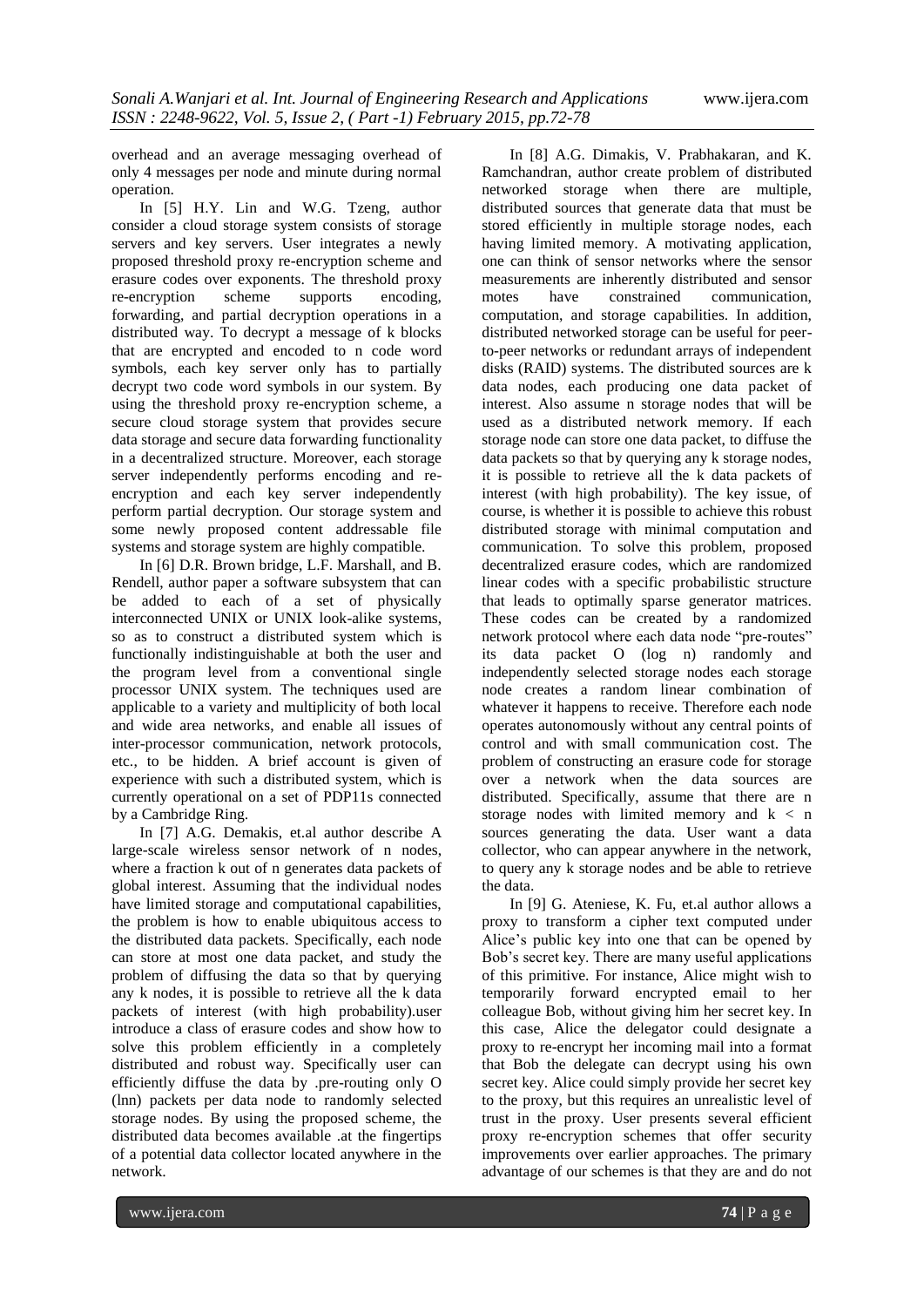require delegators to reveal their entire secret key to anyone – or even interact with the delegate – in order to allow a proxy to re-encrypt their cipher texts. In our schemes, only a limited amount of trust is placed in the proxy. This enables a number of applications that would not be practical if the proxy needed to be fully trusted. User provides the first empirical performance measurements of applications using proxy re-encryption.

In [10] Q. Tang, author recently, the concept of proxy re-encryption has been shown very useful in a number of applications, especially in enforcing access control policies. In existing proxy reencryption schemes, the delegate can decrypt all cipher texts for the delegator after re-encryption by the proxy. Consequently, in order to implement finegrained access control policies, the delegator needs to either use multiple key pairs or trust the proxy to behave honestly. In this paper, user extends this concept and proposes type-based proxy reencryption, which enables the delegator to selectively delegate his decryption right to the delegate while only needs one key pair. As a result, type-based proxy re-encryption enables the delegator to implement fine-grained policies with one key pair without any additional trust on the proxy. User provides a security model for our concept and provides formal definitions for semantic security and cipher text privacy which is a valuable attribute in privacy-sensitive contexts. User proposes two typebased proxy re-encryption schemes: one is CPA secure with cipher text privacy while the other is CCA secure without cipher text privacy.

In [11] G. Ateniese, K. Benson, and S. Hohenberger, author allows a proxy to convert a cipher text encrypted under one key into an encryption of the same message under another key. The main idea is to place as little trust and reveal as little information to the proxy as necessary to allow it to perform its translations. At the very least, the proxy should not be able to learn the keys of the participants or the content of the messages it reencrypts. However, in all prior PRE schemes, it is easy for the proxy to determine between which participants a re-encryption key can transform cipher texts. In this work, users propose key private reencryption keys as an additional useful property of PRE schemes. A definition of what it means for a PRE scheme to be secure and key-private.

In [12] C. Wang, Q. Wang, et.al author show how to divide data D into n pieces in such a way that D is easily reconstruct able from any k pieces, but even complete knowledge of k - 1 piece reveals absolutely no information about D. This technique enables the construction of robust key management schemes for cryptographic systems that can function securely and reliably even when misfortunes destroy

half the pieces and security breaches expose all but one of the remaining pieces.

## **III. SYSTEM MODEL**

In Figure 3 shows the Existing Architecture System.



Here describe the decentralized erasure code which is used to split up the messages or text data into n number of blocks. This is used for splitting purpose. In this paper the results n=AKC allows that number of storage server be greater than the number of blocks of a text data"s. The encoding method for a message can be split into n parallel tasks of generating codeword symbols. A decentralized erasure code is used in a distributed storage system. The n blocked message is stored in for the integration process.

In an integration processes, the divided message is joined into an m number of blocks, and stored into larger storage server. User A encrypts his message M is decomposed **System Model** into k number of blocks m1, m2, …. Mk and which has an identifier ID. User A encrypts each block mi into a cipher text Ci and sends it to v randomly chosen storage servers. Upon receiving cipher texts from a user, each storage server linearly combines them with randomly chosen coefficients into a code word symbol and stores it. Integration is used to combine messages into m number of block, which is encrypted and stored into a large number storage server. Then forward to user B. Data which is encrypted by using single key. This is produced by using hash key algorithm. In the data storage phase, user A encrypts his message M and dispatches it to storage servers. A message M is decomposed into k number of blocks m1, m2.., Mk and which has an identifier ID. User A encrypts each block mi into a cipher text Ci and sends it to v randomly chosen storage servers. Upon receiving cipher texts from a user, each storage server linearly combines them with randomly chosen coefficients into a code word symbol and stores it.

## **IV. Proposed Work**

In Objective of this model is achieve the reliability of the software and increases role of distributed storage servers. Objectives are to manage and improve: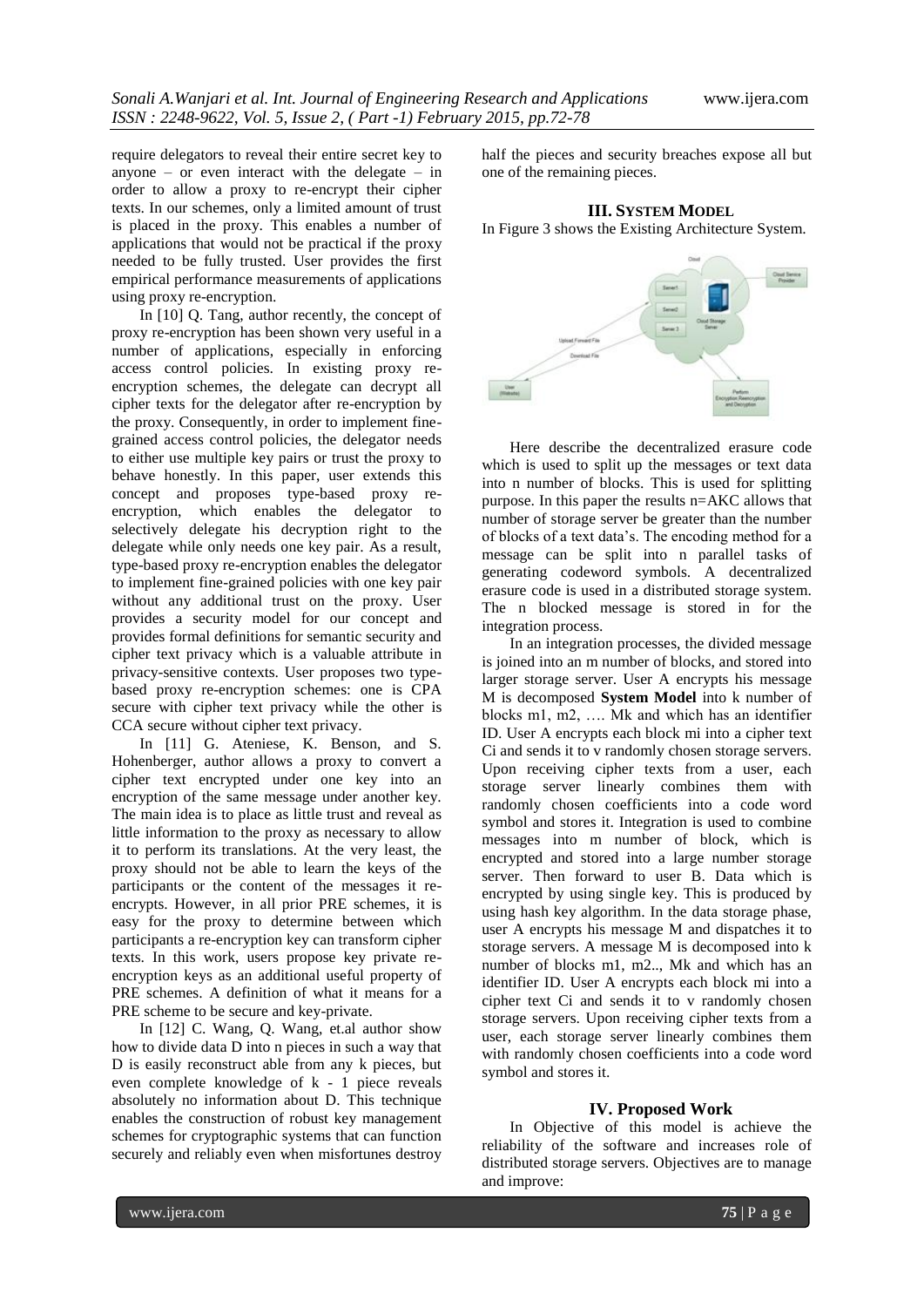- 1. Data should be encrypted before stored.
- 2. Data divide into multiple parts before storing
- 3. Data should be re-encrypt while forwarding
- 4. After re-encrypt secrete key must be generated
- 5. Create back up of stored Data in same distributed servers

## **SET THEORY ANALYSIS:**

Let 'S' be the communication system  $S = \{L,$ W}; L - LAN Connection- Wi-Fi Connection, Identify the inputs I=  $\{A, F, SK, PK, T\}$  Where-A=Authority= File that user wants to upload on the Storage; SK= Secrete Key of New User; PK= Public Key;  $T = T$ okens.

Identify the Outputs: Let O be the se of outputs  $O =$ {D, P, F} Where-D= Download File; P=Private Key; F=Forward File.

Identify set of Function: Let F be the set of Functions-F=  ${F1, F2, F3, F4}$  Where-F1 – Upload File; F2 – Encrypt File;F3- Generate Public and Private Key;F4- Download Own File;F5- Forward File; F6- Get Secrete Key; F7- Download Forwarded File.

Final State-Fs =All communication is done. Failure case-FL=Network failure. Constraints -Ф be the constraints  $\Phi$ = {N} Where N= Number of Servers

## **V. Algorithm**

1. Key Generation phase using RSA (Rivest Shamir Adelman) Algorithm



FIGURE 1:KEY GENERATION PHASE

In Figure.1 shows the Key Generation Phase. Here describes the Algorithm two key requires one is public key and another is Private Key. While encryption public key is required and during Decryption public (PKA) and secret key (SKA) both are required.

#### *2. Data Storage Algorithm*



In Figure 2 shows the Flowchart for Data Storage. Here describes the algorithm user A encrypts his message M and dispatches it to storage servers. A message M is decomposed into k blocks m1; m2; . . .; Mk and has an identifier ID. User A encrypts each block mi into a cipher text Ci and sends it to v randomly chosen storage servers. Upon receiving cipher texts from a user, each storage server linearly combines them with randomly chosen coefficients into a code word symbol and stores it.

#### *3. Data forwarding Algorithm*



The data forwarding phase shown in Figure 3, user A forwards his encrypted message with an identifier ID stored in storage servers to user B such that B can decrypt the forwarded message by his secret key. To do so, a uses his secret key SKA and B"s public key PKB to compute a re-encryption key RKID A! B and then sends RKID A! B to all storage servers. Each storage server uses the re encryption key to re-encrypt its code word symbol for later retrieval requests by B. The re-encrypted code word symbol is the combination of cipher texts under B's public key. In order to distinguish re-encrypted code word symbols from intact ones, call them original code word symbols and re encrypted code word symbols, respectively.

#### **4. Data Retrieve Algorithm**



In Figure 4. Shows the Flow Chart of Data Retrieving. Here describes user A requests to retrieve a message from storage servers. The message is either stored by him or forwarded to him. User A sends a retrieval request to key servers. Upon receiving the retrieval request and executing a

www.ijera.com **76** | P a g e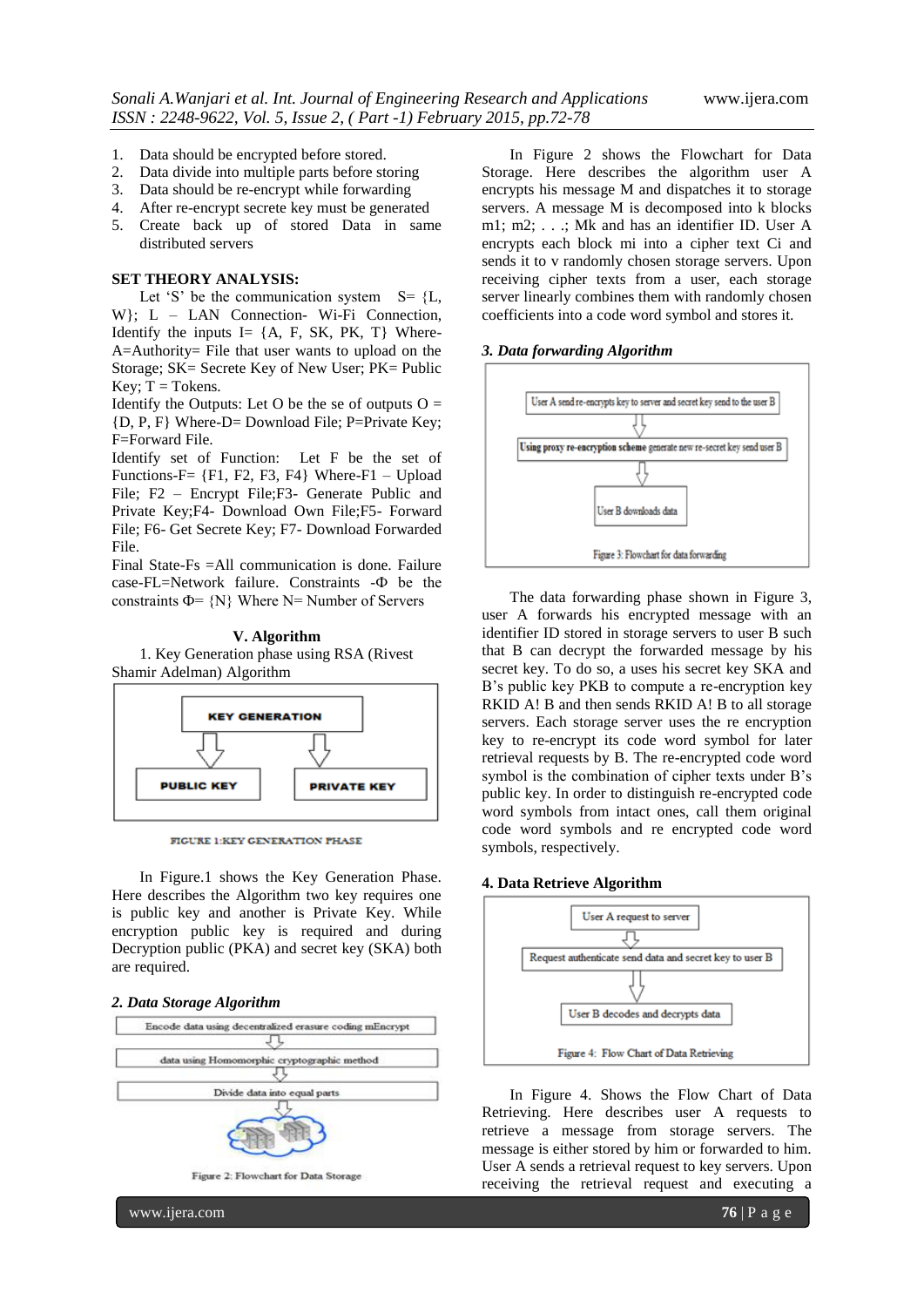proper authentication process with user A, each key server K Si requests u randomly chosen storage servers to get code word symbols and does partial decryption on the received code word symbols by using the key share SK Ai. Finally, user A combines the partially decrypted code word symbols to obtain the original message M.

#### *5. Data reliability Algorithm*



In Figure5 shows the Diagram of Data Reliability. Here describes the algorithm of creating backup of each file part and stored into server due to which if one of the server gets fail due to back up got our complete file.

#### **VI. CONCLUSION**

Storing data in a third party's cloud system causes serious concern over data confidentiality. General encryption schemes protect data confidentiality, but also limit the functionality of the storage system because a few operations are supported over encrypted data. Constructing a secure storage system that supports multiple functions is challenging when the storage system is distributed and has no central authority. By using a threshold proxy re-encryption scheme and integrate it with a decentralized erasure code such that a secure distributed storage system is formulated. The distributed storage system not only supports secure and robust data storage and retrieval, but also lets a user forward his data in the storage servers to

another user without retrieving the data back. The proxy re-encryption scheme supports encoding operations over encrypted messages as well as forwarding operations over encoded and encrypted messages and generate re-secrete key. Our method fully integrates encrypting, encoding, and forwarding. User analyses and suggest suitable parameters for the number of divided of a message dispatched to different storage servers and the number of storage servers queried by a key server. These parameters allow more flexible adjustment between the number of storage servers and robustness. The main technical contribution is that if secure storage server is failure by any type attack then same secure storage server can create backup so user can get failure data completely and successfully.

## **REFERENCES**

- [1] J. Kubiatowicz, D. Bindel, et.al, "Ocean store: *An Architecture for Global-Scale Persistent Storage," Proc. Ninth Int'l Conf. Architectural Support for Programming Languages and Operating Systems (ASPLOS), pp. 190-201, 2000.*
- [2] P. Druschel and A. Rowstron, *"PAST: A Large-Scale, Persistent Peer-to-Peer Storage Utility", Proc. Eighth Workshop Hot Topics in Operating System (HotOS VIII), pp. 75-80, 2001.*
- [3] A. Adiya, W.J. Bolosky, M. Castro, G. Cermak, R. Chaiken, J.R. Douceur, J. Howell, J.R. Lorch, M. Theimer, and R. Wattenhofer, *"Farsite: Federated, Available, and Reliable Storage for an Incompletely Trusted Environment," Proc. Fifth Symp. Operating System Design and Implementation (OSDI), pp. 1-14, 2002.*
- [4] A. Haeberlen, A. Mislove, and P. Druschel, *"Glacier: Highly Durable, Decentralized Storage Despite Massive Correlated Failures," Proc. Second Symp. Networked Systems Design and Implementation (NSDI), pp. 143-158, 2005.*
- [5] H.-Y. Lin and W.-G. Tzeng, *"A Secure Decentralized Erasure Code for Distributed Network Storage," IEEE Trans. Parallel and Distributed Systems, vol. 21, no. 11, pp. 1586-1594, Nov. 2010.*
- [6] D.R. Brownbridge, L.F. Marshall, and B. Randell, *"The Newcastle Connection or Unixes of the World Unite!" Software Practice and Experience, vol. 12, no. 12, pp. 1147-1162, 1982*.
- [7] A.G. Dimakis, V. Prabhakaran, and K. Ramchandran, *"Ubiquitous Access to Distributed Data in Large-Scale Sensor Networks through Decentralized Erasure*